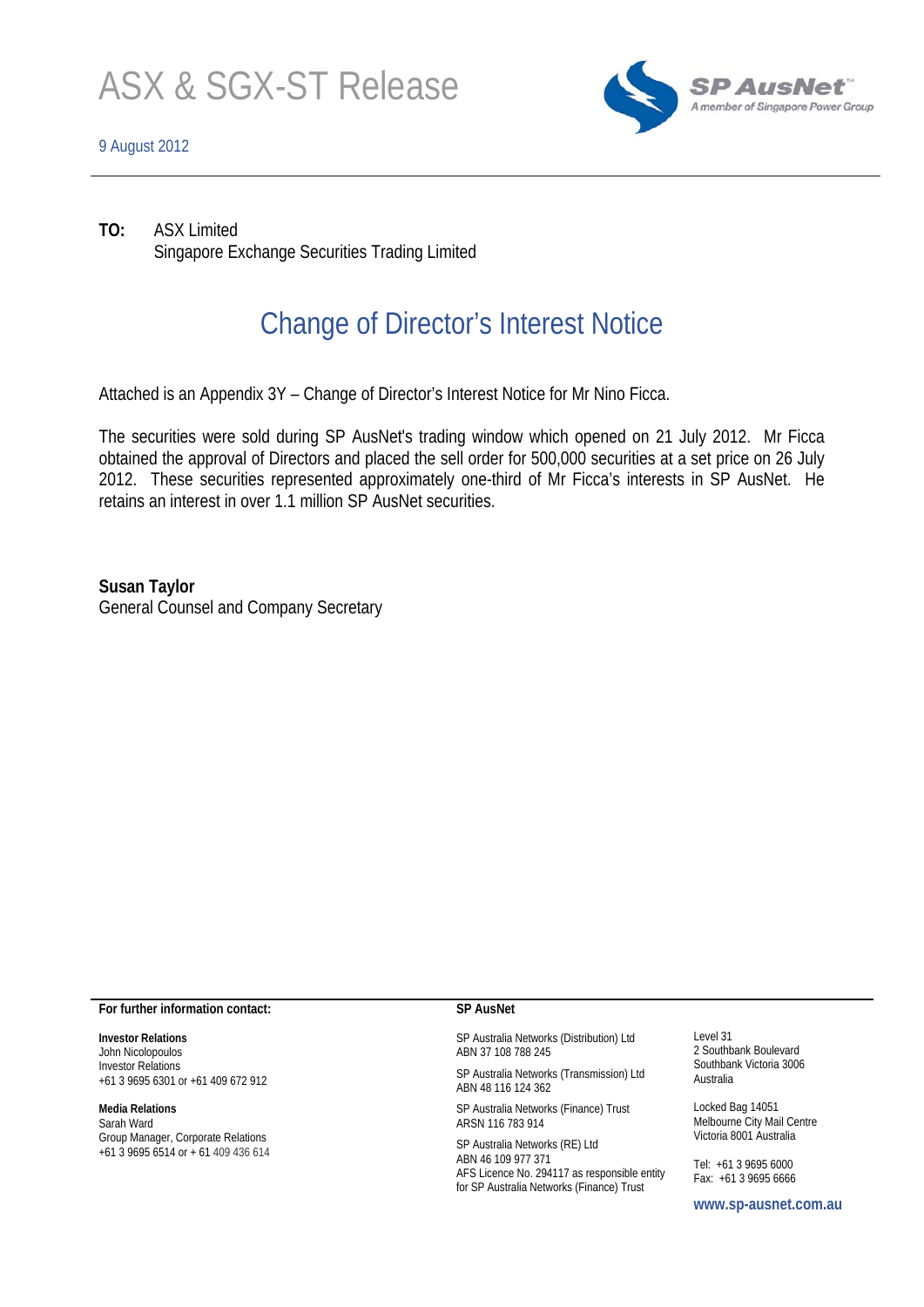*Rule 3.19A.2*

# **Appendix 3Y**

## **Change of Director's Interest Notice**

Information or documents not available now must be given to ASX as soon as available. Information and *documents given to ASX become ASX's property and may be made public.*

Introduced 30/09/01 Amended 01/01/11

| Name of entity                                              | SP AusNet (comprising SP Australia Networks (Distribution) Ltd, SP        |  |  |  |
|-------------------------------------------------------------|---------------------------------------------------------------------------|--|--|--|
|                                                             | Australia Networks (Transmission) Ltd & SP Australia Networks (Finance)   |  |  |  |
|                                                             | Trust)                                                                    |  |  |  |
| <b>ABN</b>                                                  | SP Australia Networks (Distribution) Ltd ABN 37 108 788 245               |  |  |  |
| SP Australia Networks (Transmission) Ltd ABN 48 116 124 362 |                                                                           |  |  |  |
|                                                             | SP Australia Networks (RE) Ltd ABN 46 109 977 371 (responsible entity for |  |  |  |
|                                                             | SP Australia Networks (Finance) Trust ARSN 116 783 914)                   |  |  |  |

We (the entity) give ASX the following information under listing rule 3.19A.2 and as agent for the director for the purposes of section 205G of the Corporations Act.

| Name of Director    | Nino Ficca   |
|---------------------|--------------|
| Date of last notice | 22 June 2012 |

### **Part 1 - Change of director's relevant interests in securities**

In the case of a trust, this includes interests in the trust made available by the responsible entity of the trust

Note: In the case of a company, interests which come within paragraph (i) of the definition of "notifiable interest of a director" should be disclosed in this part.

| Direct or indirect interest                                                                                                                         | Indirect                                                          |  |
|-----------------------------------------------------------------------------------------------------------------------------------------------------|-------------------------------------------------------------------|--|
| Nature of indirect interest<br>(including registered holder)<br>Note: Provide details of the circumstances giving rise to the<br>relevant interest. | Held by Judy Ficca (spouse)                                       |  |
| Date of change                                                                                                                                      | N/A                                                               |  |
| No. of securities held prior to change                                                                                                              | Singapore Telecommunications Limited - 720<br>SP AusNet - 319,850 |  |
| Class                                                                                                                                               | Ordinary                                                          |  |
| Number acquired                                                                                                                                     | N/A                                                               |  |
| Number disposed                                                                                                                                     | N/A                                                               |  |
| Value/Consideration<br>Note: If consideration is non-cash, provide details and estimated<br>valuation                                               | N/A                                                               |  |
| No. of securities held after change                                                                                                                 | N/A                                                               |  |

<sup>+</sup> See chapter 19 for defined terms. 01/01/2011 Appendix 3Y Page 1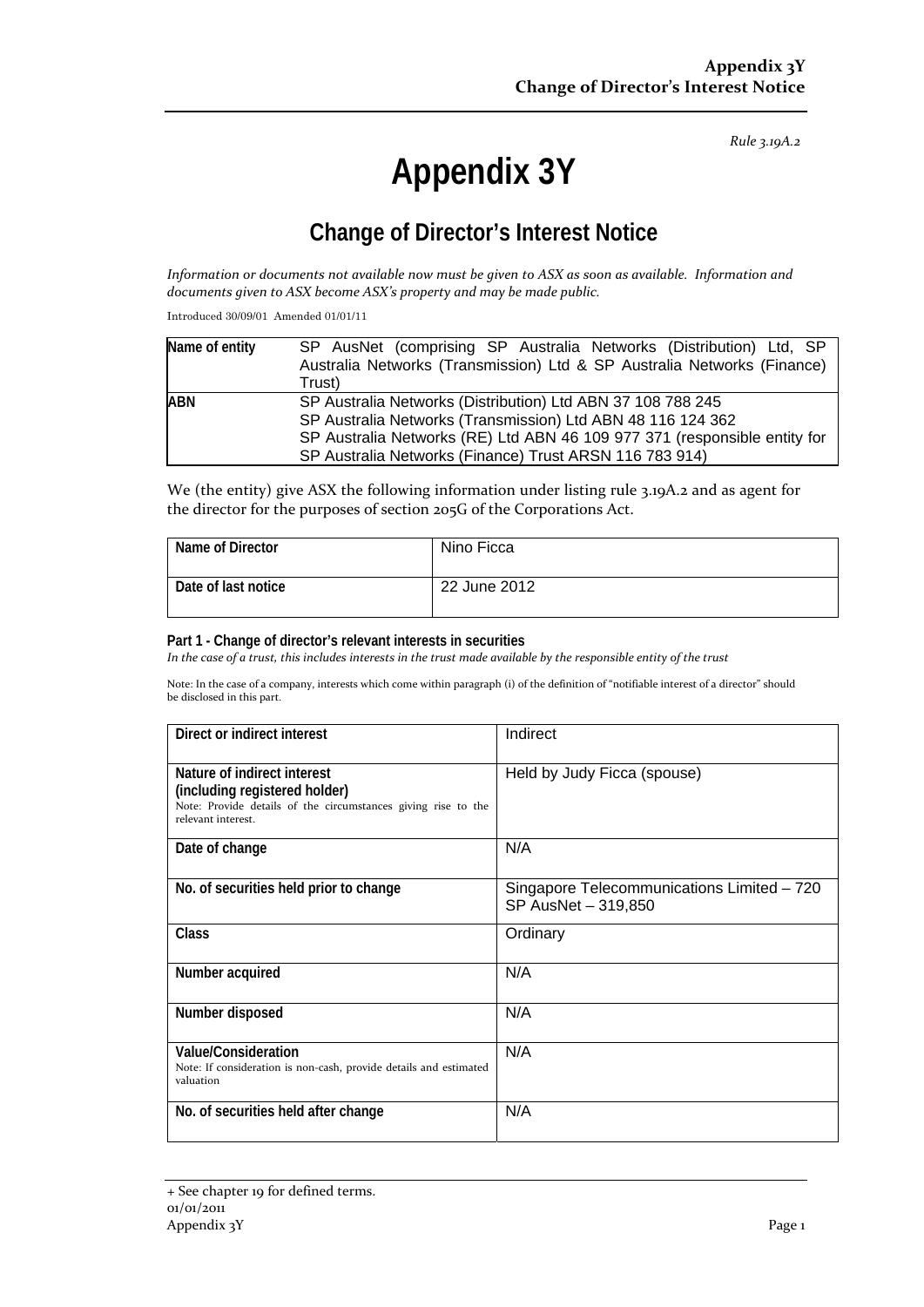| Nature of change                                                    | N/A |
|---------------------------------------------------------------------|-----|
|                                                                     |     |
| Example: on-market trade, off-market trade, exercise of options,    |     |
| issue of securities under dividend reinvestment plan, participation |     |
| in buy-back                                                         |     |
|                                                                     |     |
|                                                                     |     |
|                                                                     |     |
|                                                                     |     |

| Direct or indirect interest                                                                                                                                                | Indirect                                                                     |  |
|----------------------------------------------------------------------------------------------------------------------------------------------------------------------------|------------------------------------------------------------------------------|--|
| Nature of indirect interest<br>(including registered holder)<br>Note: Provide details of the circumstances giving rise to the<br>relevant interest.                        | Mr Nino Ficca & Mrs Judy Ficca as Trustees<br>for the Ficca Investment Trust |  |
| Date of change                                                                                                                                                             | 3 August 2012                                                                |  |
| No. of securities held prior to change                                                                                                                                     | SP AusNet - 1,288,333                                                        |  |
| <b>Class</b>                                                                                                                                                               | Ordinary                                                                     |  |
| Number acquired                                                                                                                                                            | N/A                                                                          |  |
| Number disposed                                                                                                                                                            | 500,000                                                                      |  |
| <b>Value/Consideration</b><br>Note: If consideration is non-cash, provide details and estimated<br>valuation                                                               | \$1.06 per security                                                          |  |
| No. of securities held after change                                                                                                                                        | SP AusNet - 788,333                                                          |  |
| Nature of change<br>Example: on-market trade, off-market trade, exercise of options,<br>issue of securities under dividend reinvestment plan, participation<br>in buy-back | On-market trade                                                              |  |

### **Part 2 – Change of director's interests in contracts**

Note: In the case of a company, interests which come within paragraph (ii) of the definition of "notifiable interest of a director" should be disclosed in this part.

| Detail of contract        |  |
|---------------------------|--|
|                           |  |
| Nature of interest        |  |
|                           |  |
|                           |  |
| Name of registered holder |  |
| (if issued securities)    |  |
|                           |  |
| Date of change            |  |
|                           |  |
|                           |  |